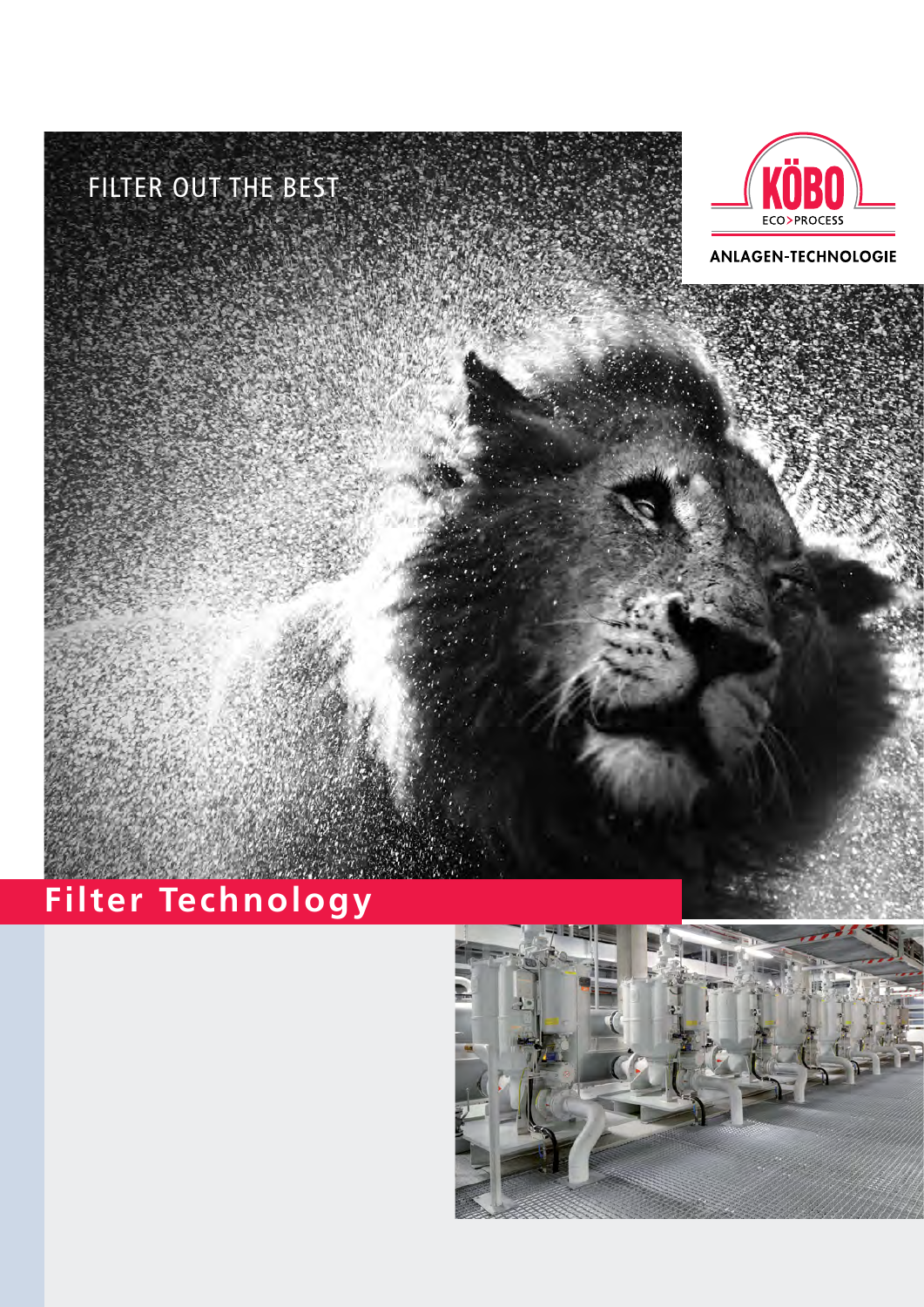





## Individual Solutions from a Single Source

KÖBO has been developing and supplying high-performance filter and conveying systems for all industrial branches for over 55 years. Our company belongs to the leading providers in this sector.

Needs-based solutions conceived in close collaboration with the customer, high product quality and the most advanced technologies are our guarantees for your satisfaction.

KÖBO represents high competence in problem solving. We offer planning, assembly and commissioning of our filter and conveying systems from a single source.

Do you need individually customized solutions? Just ask us! Benefit from our established know-how which has grown from experience of more than five decades!

As a distinguished specialized company, KÖBO has received various certificates:

- DIN EN ISO 9001:2008 (German & English)
- TÜV Rheinland specialized company according to Water Recourses Act (WHG)
- TÜV Rheinland manufacturing and welding company according to AD 2000-leaflet HP 0 and DIN EN ISO 3834-3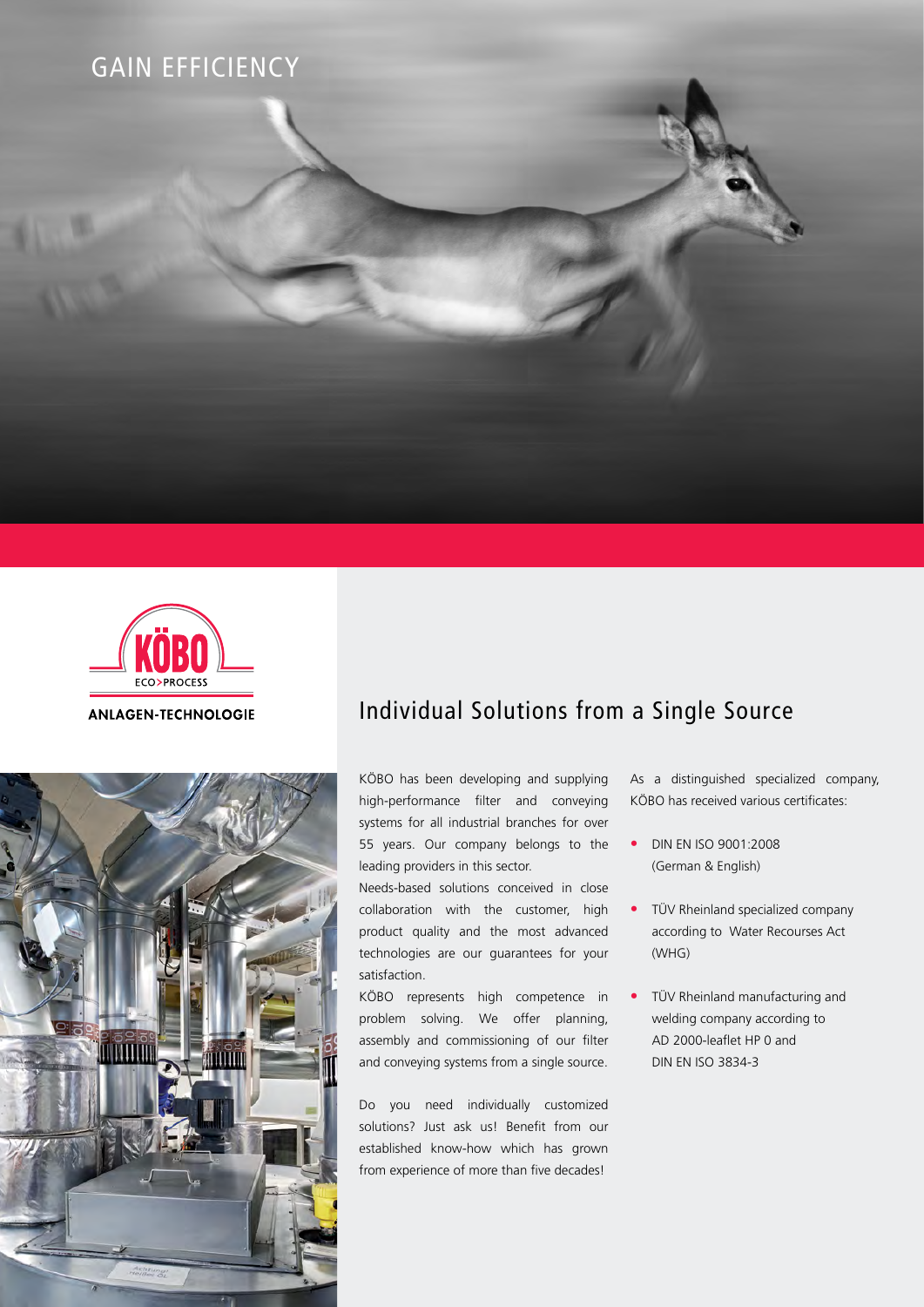## Your Specialist for Filter Solutions The CL Standard Filtration

In the filter technology domain, KÖBO is specialized in filter solutions for cleaning of cooling lubricants, for cleaning of transmission oil and for processing of washing water. When it comes to optimizing the fluids, increasing the processing speeds or maximizing the service life, the circulation systems of KÖBO are the adequate solution for this. Our filter solutions are suitable for the standard and superfine filtration of volume flow rates from 1,000 to 30,000 l/min. KÖBO's high-performance product portfolio for cooling lubricant (CL) standard filtration includes pressure belt filter, vacuum belt filter, magnetic separator, chip pre-separator, back-flashing filter and solutions for temperature control of cooling lubricants. For a superfine cleaning of liquids, KÖBO has developed the special pre-coat filters.

For KÖBO, economical production processes and sustainable use of resources go hand in hand. For cleaning of cooling lubricants, for example, we are designing filter-aid-free facilities in order to minimize the amount of residual materials.

- pressure belt filter
- vacuum belt filter
- chip pre-separator
- back-flushing filter
- CL temperature control
- magnetic separator
- pre-coat filter



## Procedure

The graphic representation shows a classical CL filtration using pressure belt filters as well as a chip conveyor system and a processing system.

The cooling lubricant (CL) contaminated with chips is fed to the filter and processing systems. Due to the pre-separation of very coarse chips, the chips get to the chip processing system. Here, they are broken, centrifugated and dropped via bunker into dispatching carriages.

The cooling lubricant with residual chips gets into the pre-separator. There, the coarser chips are separated from the CL and discharged. Via filter pumps, the pressure belt filter (PBF) is coated with the contaminated CL. As a consequence thereof, the CL gains the quality that is necessary for use on machines. The filtrate is then taken by the clean tank and is supplied via system pumps of the PBF to the machines again.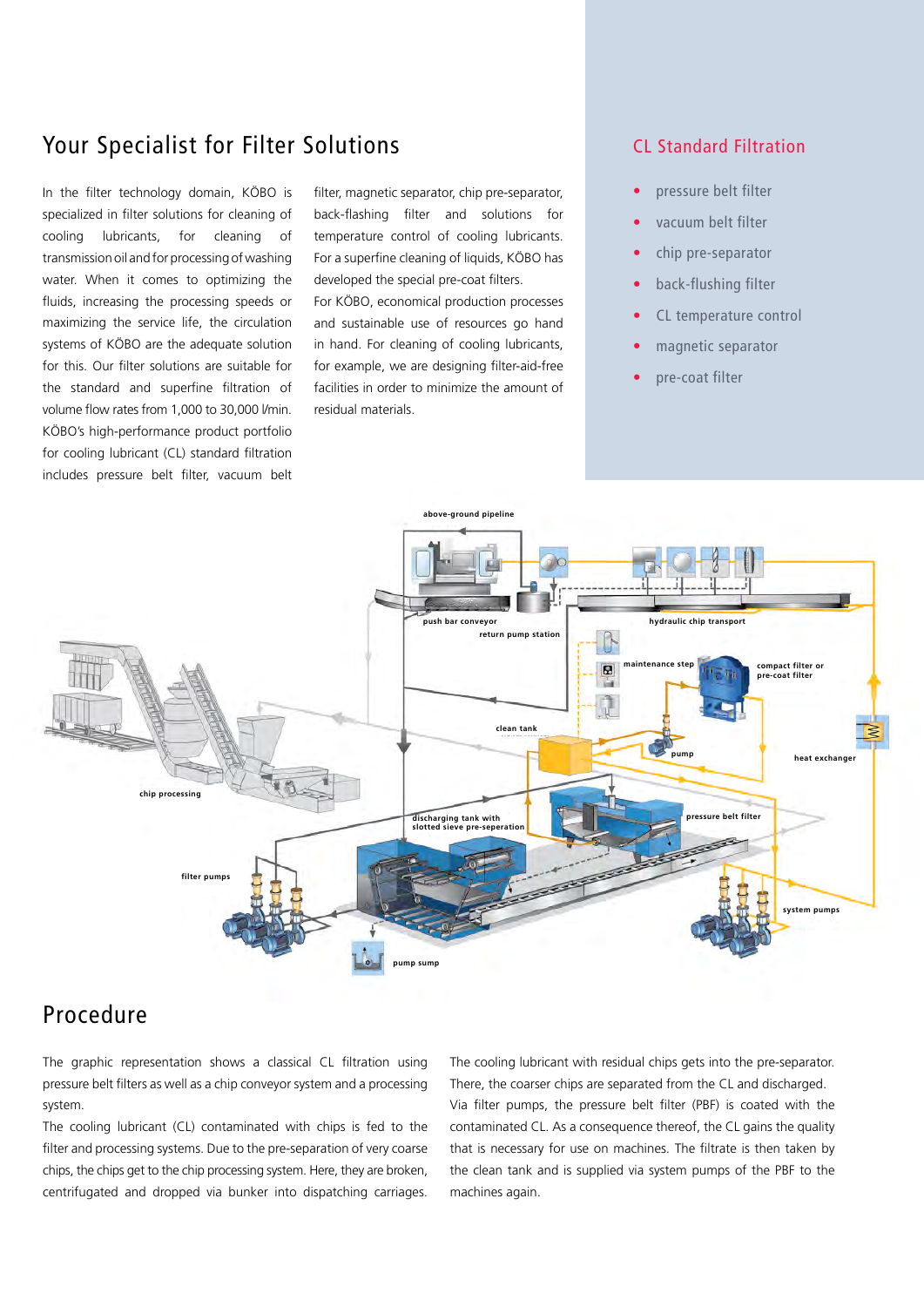# OVERVIEW THE EXTENT



## Filtration by Means of Pressure

### Pressure belt filter

The pressure belt filter (PBF) is fed discontinuously with contaminated cooling lubricants by means of filter pump pressure. The cleaning of cooling lubricants is effected by a circulating or reversing filter medium. After it has freely run off into a clean tank, it can be reused for the supply of the production. The PBF will be delivered completely pre-assembled and therefore requires only minimal setup times.



### Vacuum belt filter

The vacuum belt filter (VBF) is charged continuously with contaminated cooling lubricants from the return flow of the production. Filter pumps or system pumps which are connected to the bottom suction chamber exhaust the cooling lubricant through the filter medium, clean it und make it available again for the supply of the production. Thanks to the modular system, the commissioning of the VBF can be carried out quickly and easily.



Vacuum belt filter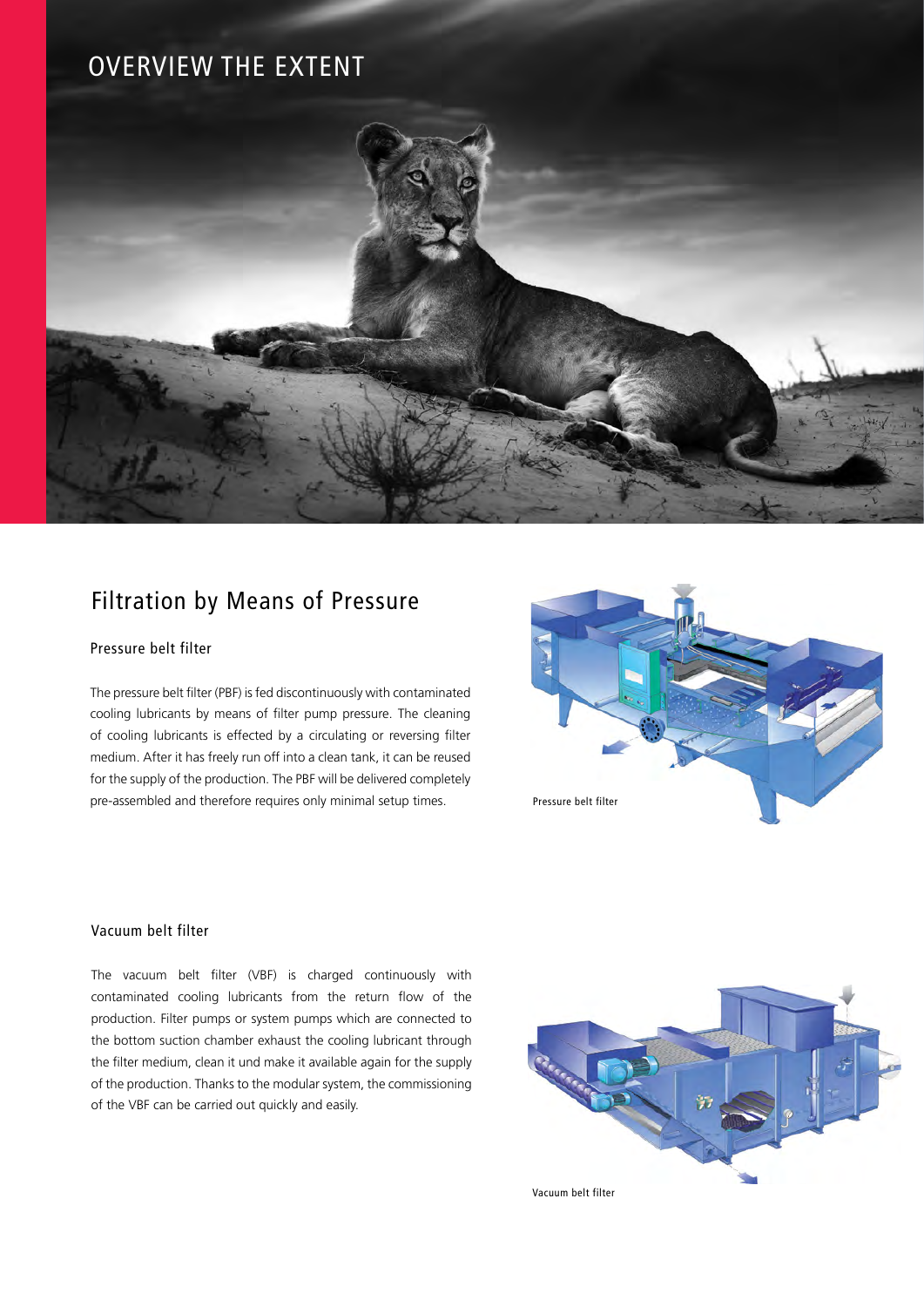### Filtration

The cleaning of cooling lubricants is referred to as filtration. This process is important to guarantee a good surface quality of work pieces, better service life of tools and longer period of application of cooling lubricants.

For cleaning of large volume flows, KÖBO recommends the application of pressure belt filters (PBF) or vacuum belt filters (VBF). Both solutions are fully automatic cooling lubricant filters.



Pressure belt filter



Vacuum belt filter



Chip pre-separator

## Variable Functions

### Chip pre-separator

In order to relieve the downstream filter systems, chip pre-separators can be put to good use. They absorb the contaminated cooling lubricant supplied by the production and hold coarse particles such as chips.

Their functional principles are variable. Depending on the requirements, KÖBO develops individual solutions for your production process. Chip sedimentation can be complemented functionally by an additional separation over the surface of the slotted sieve hidden behind. Separation of chips as a form separation over the surface of the slotted sieve positioned below – without sedimentation – is also possible. It offers technical benefits especially for separation of light and floating chips. The pre-cleaned cooling lubricant continues to run automatically further to the downstream filter systems. It can be exhausted by means of pumps and fed to the filter systems.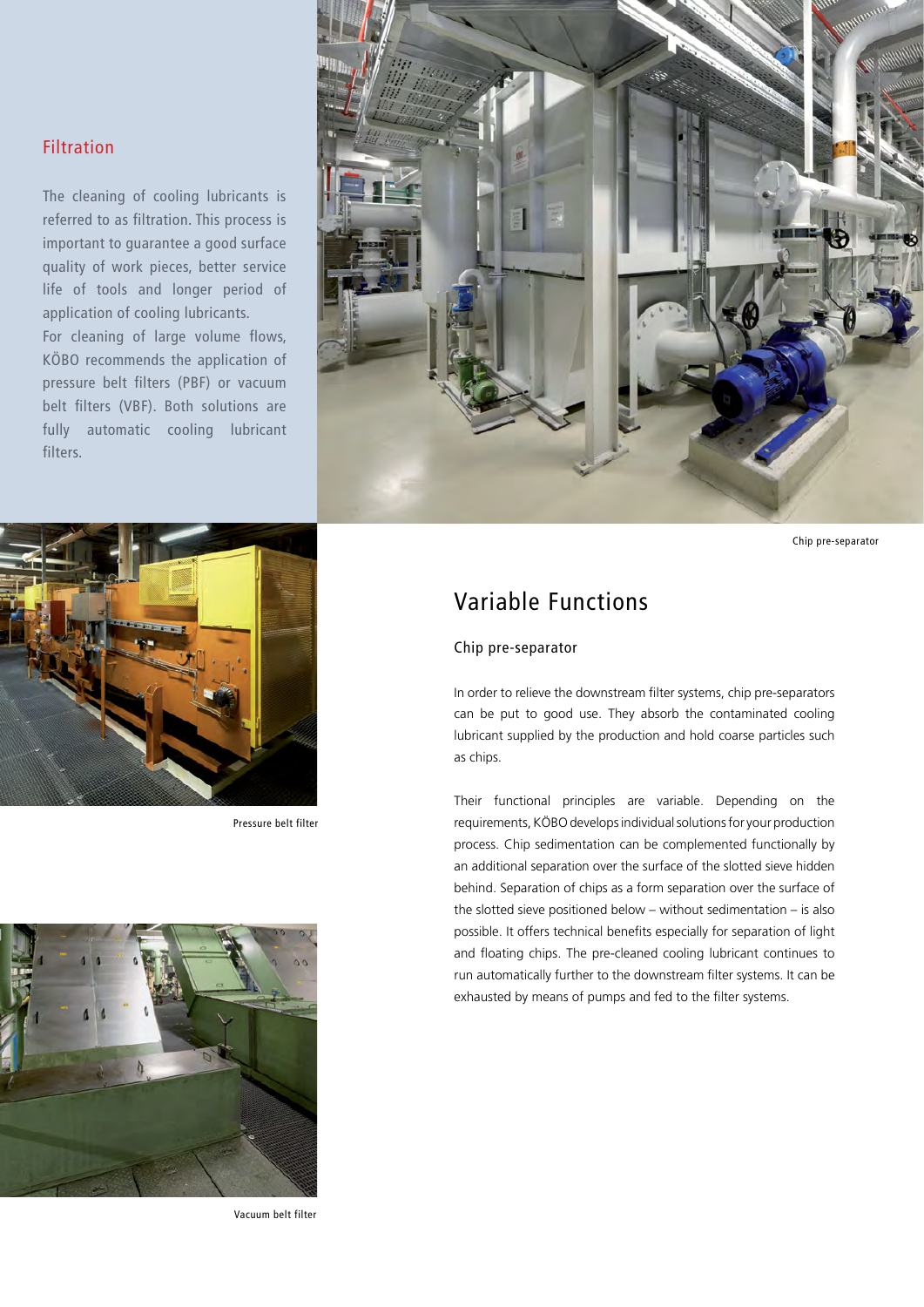# PERFORM CLAIMS



### Product Advantages

- intelligent technology
- constant temperature level
- filtration efficiency from 1,000 bis 30,000 l/min
- low operting costs
- optimum filtrate quality
- expandable systems



## Flushing and Temperature Control

### Back-flushing filter

KÖBO's back-flushing filters are suited for a standard filtration of cooling lubricants. They may be used for a variety of purposes, for example, as a main filter stage, as a fine filter stage connected downstream to the belt filter or to protect the machines against dirt supply in the case of a breakthrough of the main filter stage. The intelligent back-flushing filter technology guarantees that the dirt particles contained in the cooling lubricant are securely hold and filtered out.

### CL temperature control

The CL temperature control provided by KÖBO keeps liquid media while supplying the machines and devices at a given temperature. Alternatively, the regulation can be made according to the room temperature (either for cooling or for heating). Temperature control can be implemented in bypass via separate cooling or heating pumps at the clean tank or at the system flow as well as in the system full flow. Prior to switching on the plant, the entire cooling lubricant must be brought up to the temperature needed for production. The CL temperature control developed by KÖBO ensures that the required temperature level is kept continuously during manufacturing processes.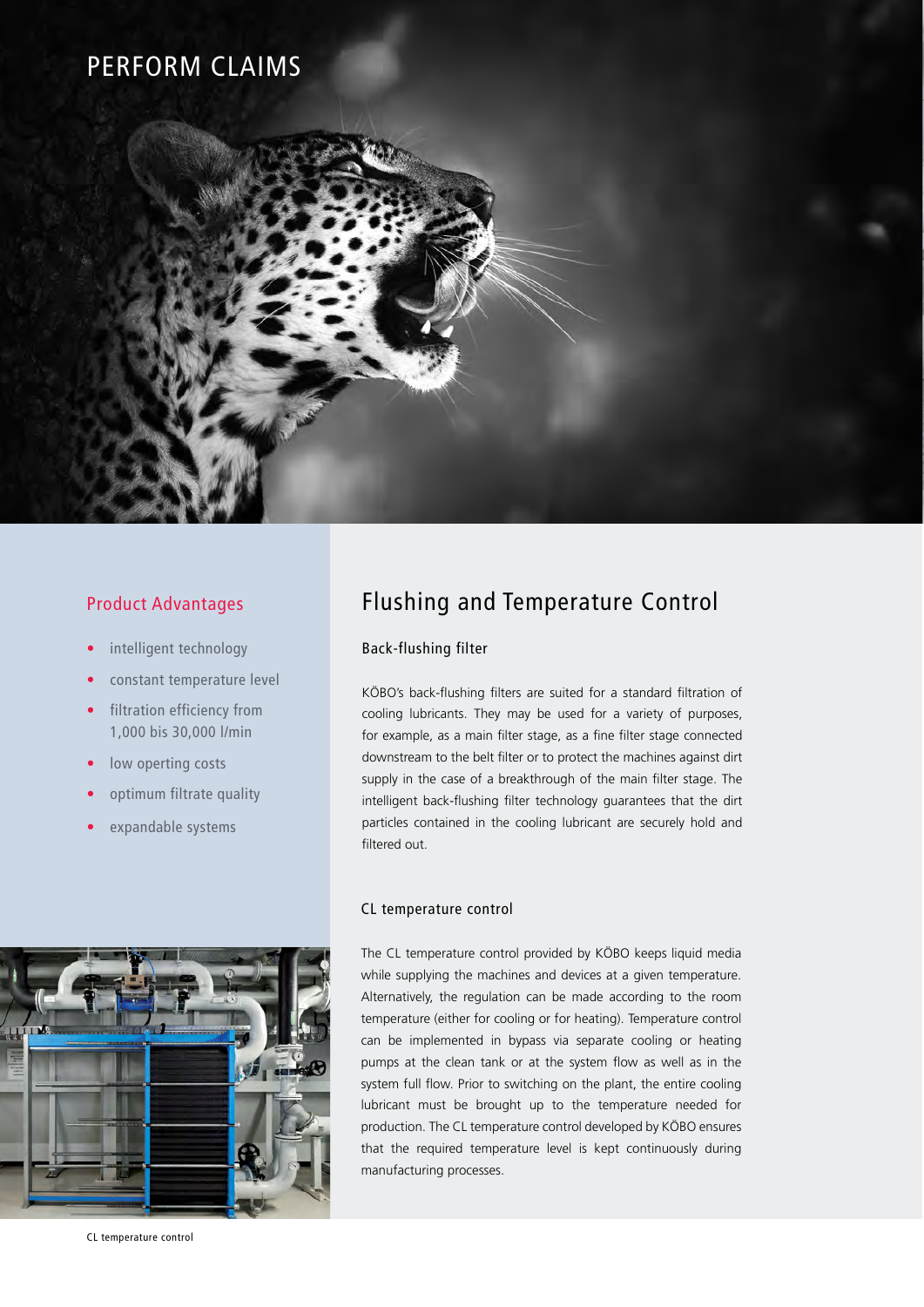

Back-flushing filter

## Removing of Any Kind of Contamination

### Magnetic separator

KÖBO develops special filter solutions for all branches and applications in the industry. These also include magnetic separators which remove ferritic impurities from cooling lubricants by magnetic forces. These could be, e.g., cooling lubricants for cold rolling as well as for machining of cast iron. The magnetic separators operate in continuous mode, cause only low operating costs and are lowmaintenance. Their efficiency varies from 1,000 to 6,000 l/min.

### Pre-coat filter

The pre-coat filtration works well for a superfine cleaning of liquids. It requires only little space, even so it stands out through its convincing filtration performance. Due to the use of a subsequent secondary filter and blow-drying, the fluid loss is reduced during the back-flushing to a minimal. Another advantage of the pre-coat filtration is its automatic operation mode. Moreover, the system is expandable and offers an optimal filtrate quality.



Magnet roller



Pre-coat filter